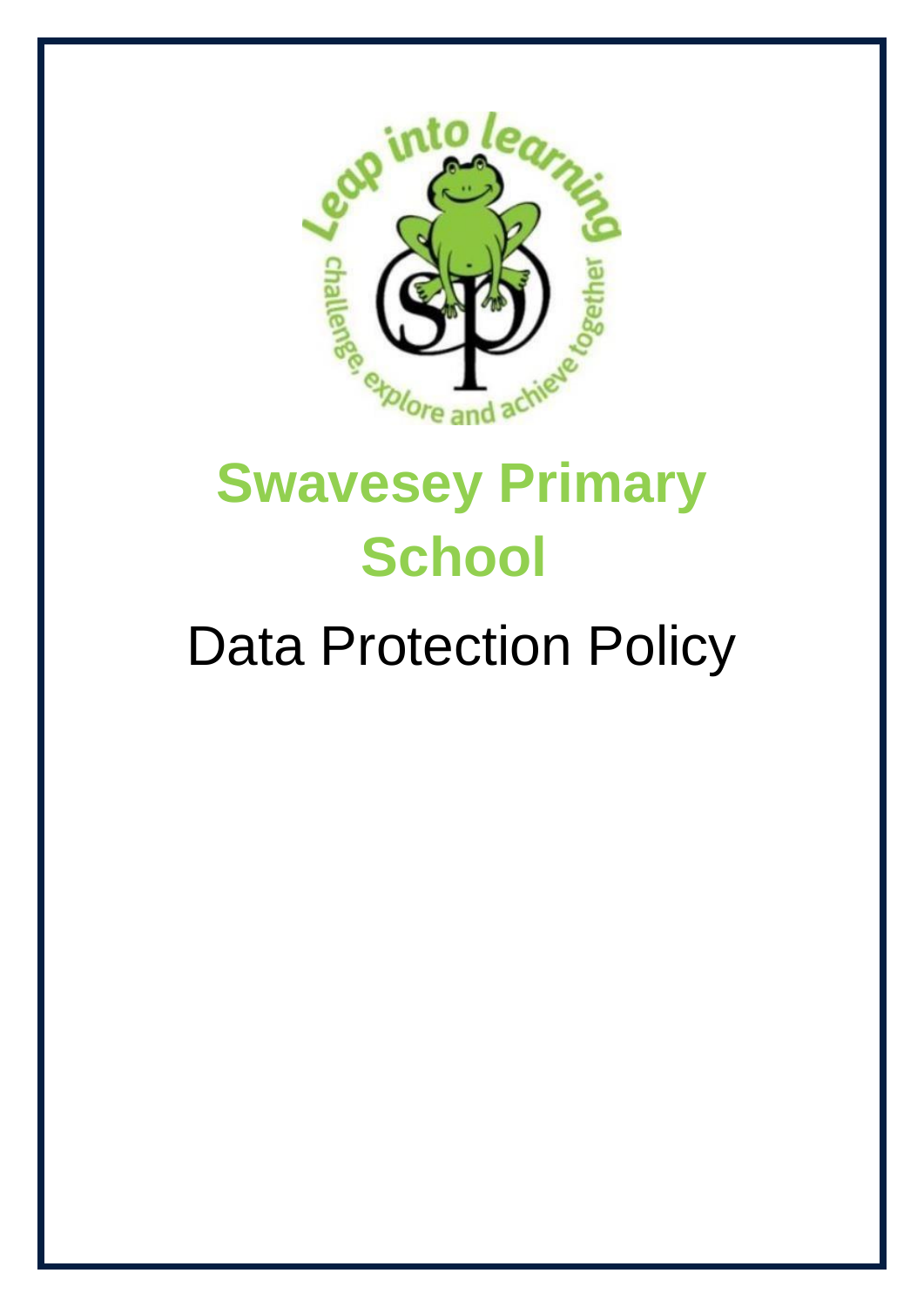Last updated: 8 April 2021

## **Contents:**

#### **[Updated]** [Statement of intent](#page-2-0)

- 1. **[Updated]** [Legal framework](#page-3-0)
- 2. **[Updated]** [Applicable data](#page-3-1)
- 3. **[Updated]** [Accountability](#page-4-0)
- 4. **[Updated]** [Data protection officer \(DPO\)](#page-5-0)
- 5. **[Updated]** [Lawful processing](#page-6-0)
- 6. **[Updated]** [Consent](#page-8-0)
- 7. [The right to be informed](#page-8-1)
- 8. [The right of access](#page-9-0)
- 9. [The right to rectification](#page-10-0)
- 10. [The right to erasure](#page-11-0)
- 11. [The right to restrict processing](#page-12-0)
- 12. [The right to data portability](#page-13-0)
- 13. [The right to object](#page-13-1)
- 14. [Automated decision making and profiling](#page-14-0)
- 15. **[Updated]** [Data protection by design and default](#page-15-0)
- 16. [Data Protection Impact Assessments \(DPIAs\)](#page-16-0)
- 17. [Data breaches](#page-16-1)
- 18. **[Updated]** [Data security](#page-17-0)
- 19. [Safeguarding](#page-18-0)
- 20. [Publication of information](#page-19-0)
- 21. **[Updated]** [CCTV and photography](#page-19-1)
- 22. [Data retention](#page-20-0)
- 23. [DBS data](#page-20-1)
- 24. [Monitoring and review](#page-20-2)

**Please note:** This policy has been updated following Brexit and the adopting of the GDPR into UK law as the UK GDPR.

Although schools must now have regard to the UK GDPR instead, there have been no significant changes to the content of the legislation beyond minor technical changes to ensure that it can function in a UK-only context.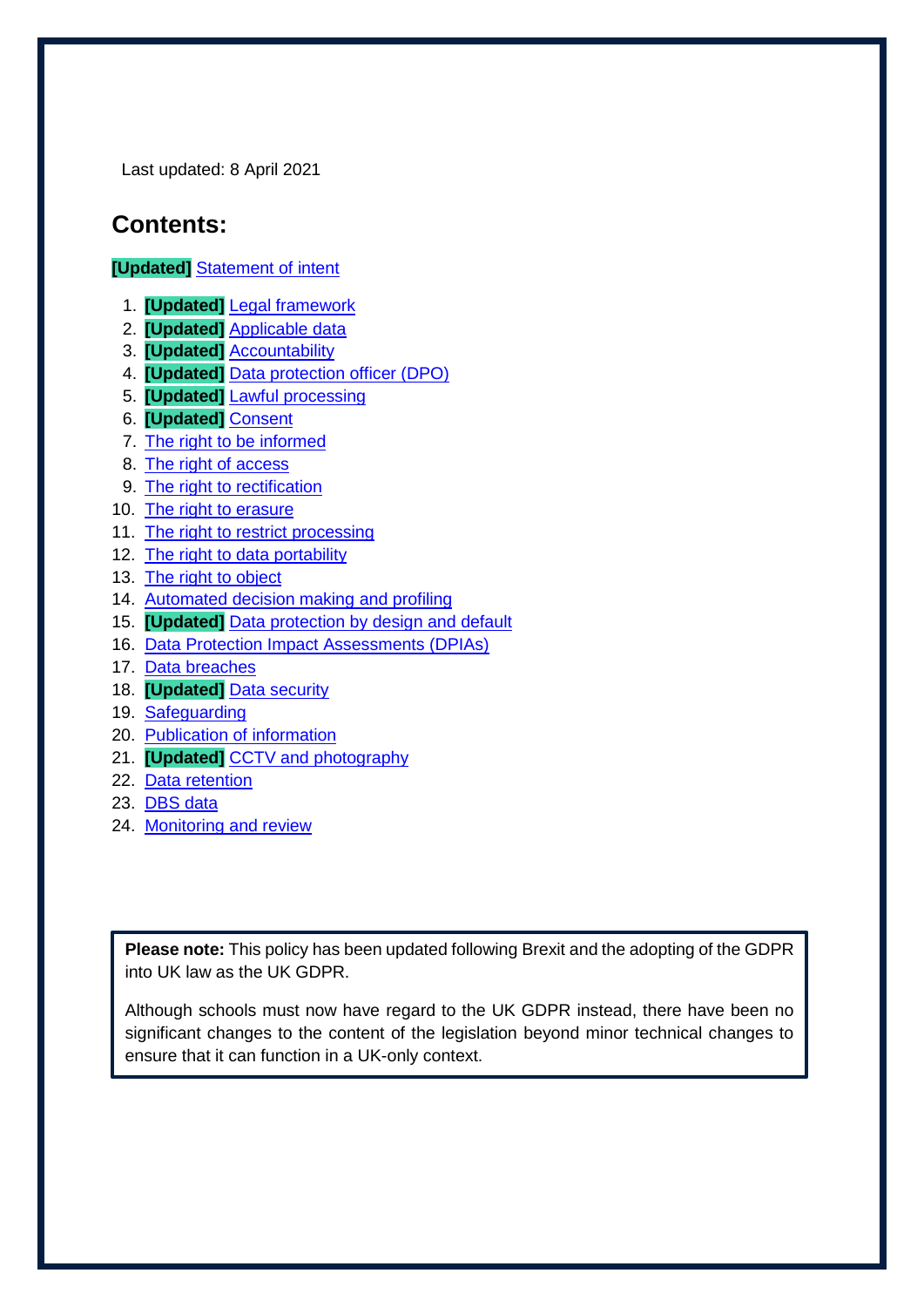### <span id="page-2-0"></span>**[Updated] Statement of intent**

**[Updated]** Swavesey Primary School is required to keep and process certain information about its staff members, pupils, their families, volunteers and external contractors in accordance with its legal obligations under data protection legislation.

The school may, from time to time, be required to share personal information about its staff or pupils with other organisations, mainly the LA, other schools and educational bodies, and potentially children's services.

This policy is in place to ensure all staff and governors are aware of their responsibilities and outlines how the school complies with the following core principles of the UK GDPR.

Organisational methods for keeping data secure are imperative, and the school believes that it is good practice to keep clear practical policies, backed up by written procedures.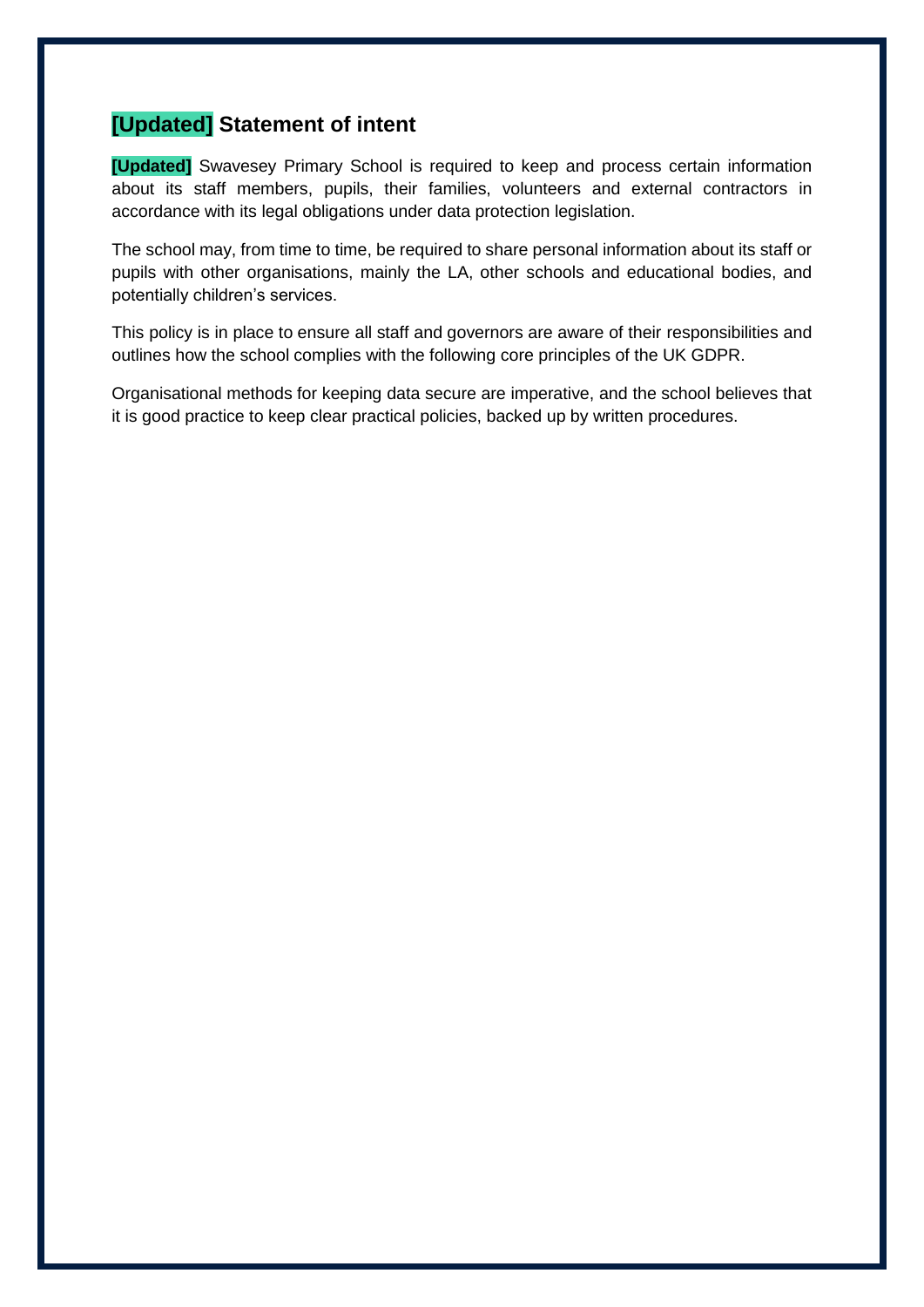## <span id="page-3-0"></span>**1. [Updated] Legal framework**

**[Updated]** This policy has due regard to all relevant legislation and statutory guidance including, but not limited to, the following:

- The UK General Data Protection Regulation (UK GDPR)
- Freedom of Information Act 2000
- **[Updated]** The Education (Pupil Information) (England) Regulations 2005 (as amended in 2018)
- The Freedom of Information and Data Protection (Appropriate Limit and Fees) Regulations 2004
- School Standards and Framework Act 1998
- Data Protection Act 2018
- **[New]** Protection of Freedoms Act

**[Updated]** This policy also has regard to the following guidance:

- ICO (2021) 'Guide to the UK General Data Protection Regulation (UK GDPR)'
- DfE (2018) 'Data protection: a toolkit for schools'
- **[New]** ICO (2012) 'IT asset disposal for organisations'

This policy operates in conjunction with the following school policies and procedures:

- Photography Permissions
- Freedom of Information Policy and Model Publication Scheme
- CCTV Policy
- Child Protection and Safeguarding Policy
- Records Management Guidance
- E-safety Acceptable Use Polciy

## <span id="page-3-1"></span>**2. [Updated] Applicable data**

For the purpose of this policy, 'personal data' refers to information that relates to an identifiable, living individual, including information such as an online identifier, e.g. an IP address. The UK GDPR applies to both automated personal data and to manual filing systems, where personal data is accessible according to specific criteria, as well as to chronologically ordered data and pseudonymised data, e.g. key-coded.

'Sensitive personal data' is referred to in the UK GDPR as 'special categories of personal data', and is defined as:

- Genetic data.
- Biometric data.
- Data concerning health.
- Data concerning a person's sex life.
- Data concerning a person's sexual orientation.
- Personal data which reveals:
	- Racial or ethnic origin.
	- Political opinions.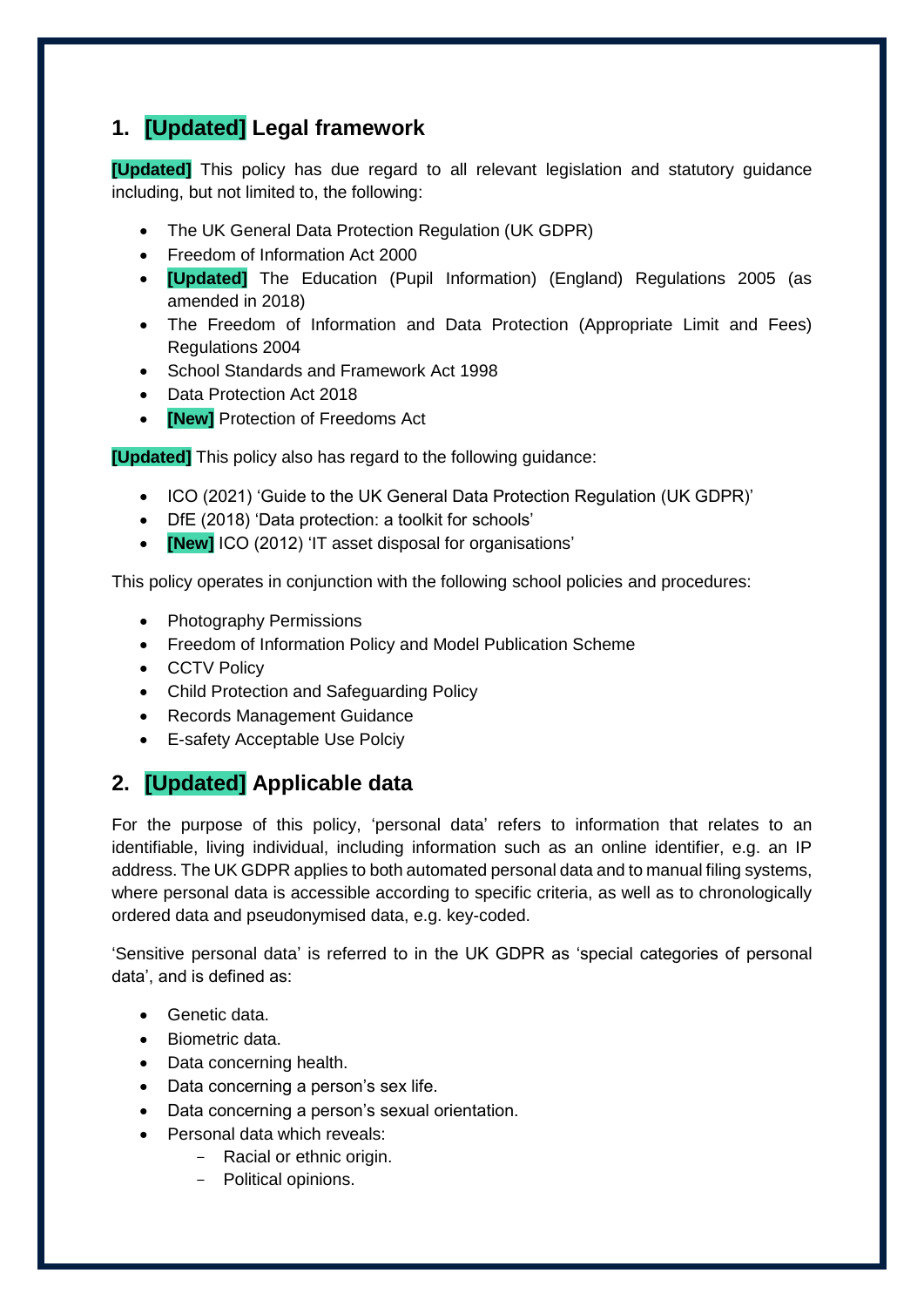- Religious or philosophical beliefs.
- Trade union membership.
- Principles.

**[New]** 'Sensitive personal data' does not include data about criminal allegations, proceedings or convictions. In the case of criminal offence data, schools are only able to process this if it is either:

- Under the control of official authority; or
- Authorised by domestic law.

**[New]** The latter point can only be used if the conditions of the reason for storing and requiring the data fall into one of the conditions below:

The processing is necessary for the purposes of performing or exercising obligations or rights which are imposed or conferred by law on the controller of the data subject in connection with employment, social security, social protection, health or social care purposes, public health and research.

In accordance with the requirements outlined in the UK GDPR, personal data will be:

- Processed lawfully, fairly and in a transparent manner in relation to individuals.
- Collected for specified, explicit and legitimate purposes and not further processed in a manner that is incompatible with those purposes; further processing for archiving purposes in the public interest, scientific or historical research purposes or statistical purposes shall not be considered to be incompatible with the initial purposes.
- Adequate, relevant and limited to what is necessary in relation to the purposes for which they are processed.
- Accurate and, where necessary, kept up-to-date; every reasonable step must be taken to ensure that personal data that are inaccurate, having regard to the purposes for which they are processed, are erased or rectified without delay.
- Kept in a form which permits identification of data subjects for no longer than is necessary for the purposes for which the personal data are processed; personal data may be stored for longer periods, insofar as the personal data will be processed solely for archiving purposes in the public interest, scientific or historical research purposes or statistical purposes, subject to implementation of the appropriate technical and organisational measures required by the UK GDPR in order to safeguard the rights and freedoms of individuals.
- Processed in a manner that ensures appropriate security of the personal data, including protection against unauthorised or unlawful processing and against accidental loss, destruction or damage, using appropriate technical or organisational measures.

The UK GDPR also requires that "the controller shall be responsible for, and able to demonstrate, compliance with" the above principles.

## <span id="page-4-0"></span>**3. [Updated] Accountability**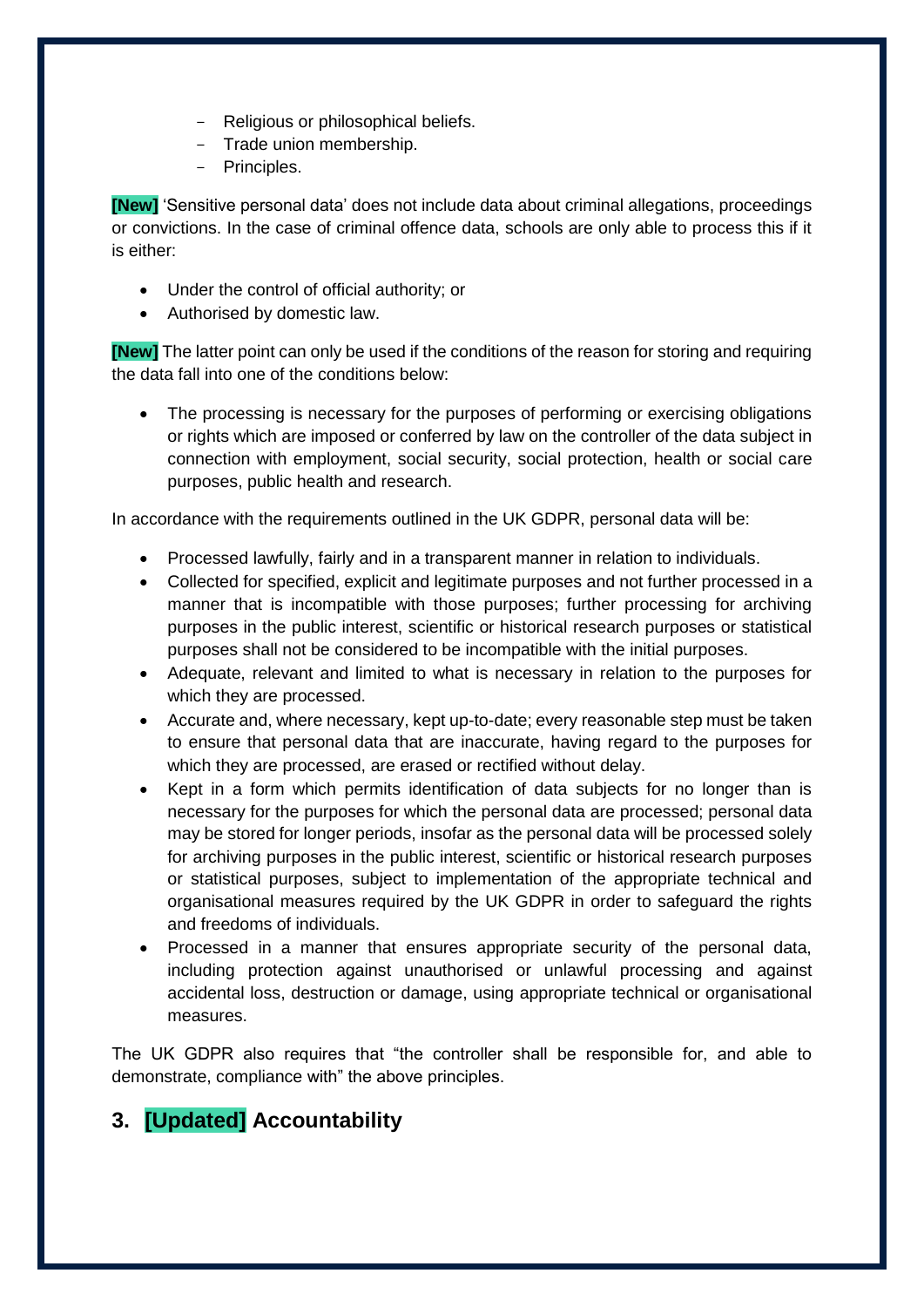The school will implement appropriate technical and organisational measures to demonstrate that data is processed in line with the principles set out in the UK GDPR, and will provide comprehensive, clear and transparent privacy policies.

Records of activities relating to higher risk processing will be maintained, such as the processing of activities that:

- Are not occasional.
- Could result in a risk to the rights and freedoms of individuals.
- Involve the processing of special categories of data or criminal conviction and offence data.

Internal records of processing activities will include the following:

- Name and details of the organisation
- Purpose(s) of the processing
- Description of the categories of individuals and personal data
- Retention schedules
- Categories of recipients of personal data
- Description of technical and organisational security measures
- Details of transfers to third countries, including documentation of the transfer mechanism safeguards in place

The school will also document other aspects of compliance with the UK GDPR and Data Protection Act where this is deemed appropriate in certain circumstances by the DPO, including the following:

- Information required for privacy notices, e.g. the lawful basis for the processing
- Records of consent
- Controller-processor contracts
- The location of personal data
- Data Protection Impact Assessment (DPIA) reports
- Records of personal data breaches

The school will implement measures that meet the principles of data protection by design and data protection by default, such as:

- Minimising the processing of personal data.
- Pseudonymising personal data as soon as possible.
- Ensuring transparency in respect of the functions and processing of personal data.
- Allowing individuals to monitor processing.
- Continuously creating and improving security features.

DPIAs will be used to identify and reduce data protection risks, where appropriate.

### <span id="page-5-0"></span>**4. [Updated] Data protection officer (DPO)**

**[New]** Schools are required to appoint a DPO who will be the central point of contact for all data subjects and others in relation to matters of data protection.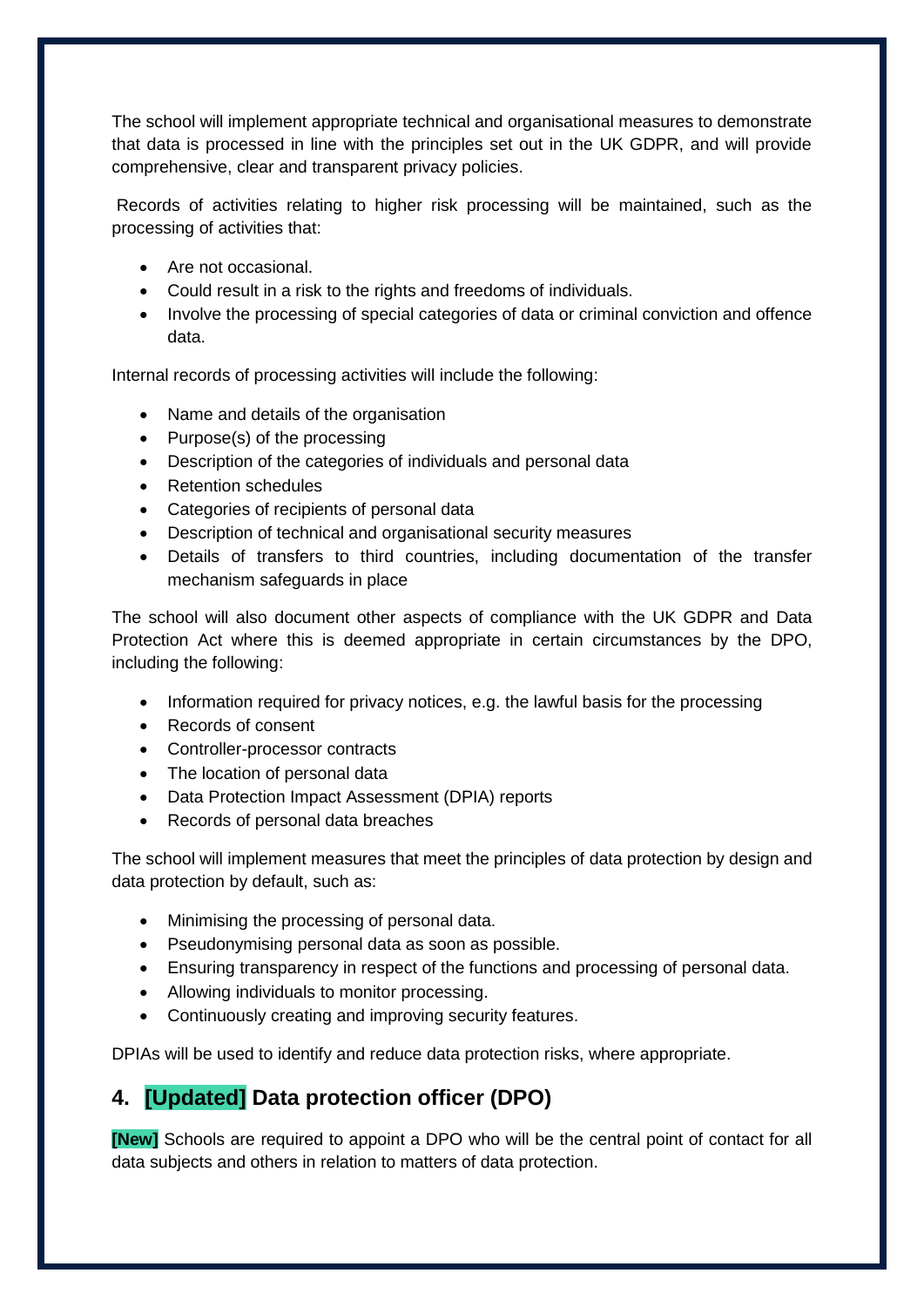A DPO will be appointed in order to:

- Inform and advise the school and its employees about their obligations to comply with the UK GDPR and other data protection laws.
- Monitor the school's compliance with the UK GDPR and other laws, including managing internal data protection activities, advising on DPIAs, conducting internal audits, and providing the required training to staff members.
- Cooperate with the ICO and act as the first point of contact for the ICO and for individuals whose data is being processed.

**[Updated]** The DPO is responsible for:

- Coordinating a proactive and preventative approach to data protection.
- Calculating and evaluating the risks associated with the school's data processing.
- Having regard to the nature, scope, context, and purposes of all data processing.
- Prioritising and focussing on more risky activities, e.g. where special category data is being processed.
- Promoting a culture of privacy awareness throughout the school community.
- **[New]** Carrying out ad hoc reviews of data practices to ensure staff understand and are acting in accordance with relevant data protection laws.

The individual appointed as DPO will have professional experience and be highly knowledgeable about data protection law, particularly that in relation to schools. An existing employee will be appointed to the role of DPO provided that their duties are compatible with the duties of the DPO and do not lead to a conflict of interests.

The DPO will operate independently and will not be dismissed or penalised for performing their duties. Sufficient resources and appropriate access will be provided to the DPO to enable them to meet their UK GDPR obligations.

The DPO will report to the highest level of management at the school, which is the governing board.

Staff will ensure that they involve the DPO in all data protection matters closely and in a timely manner.

## <span id="page-6-0"></span>**5. [Updated] Lawful processing**

The legal basis for processing data will be identified and documented prior to data being processed. Under the UK GDPR, data will be lawfully processed under the following conditions:

- The consent of the data subject has been obtained
- Processing is necessary for a contract held with the individual, or because they have asked the school to take specific steps before entering into a contract
- Processing is necessary for compliance with a legal obligation (not including contractual obligations)
- Processing is necessary for the performance of a task carried out in the public interest or in the exercise of official authority vested in the controller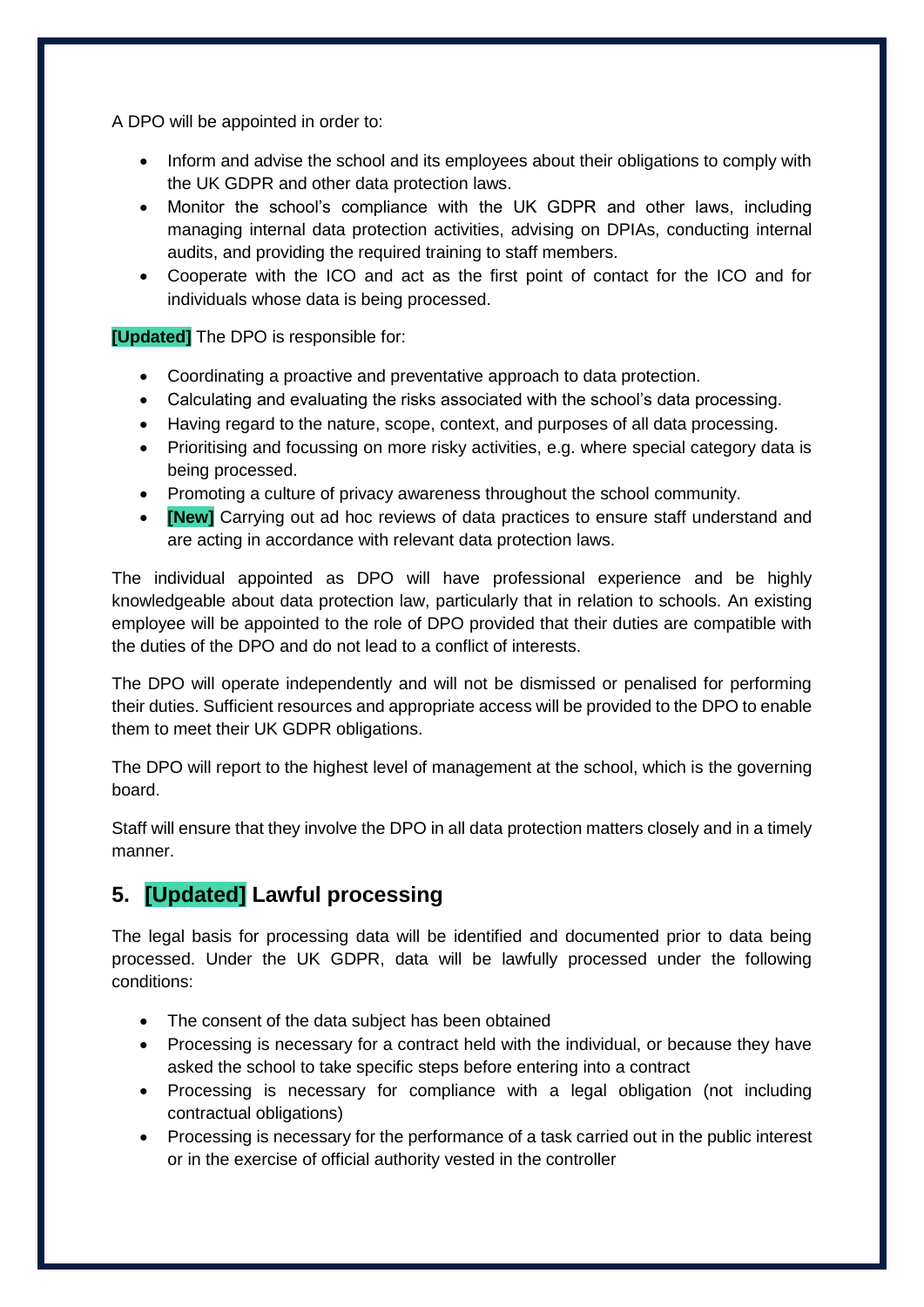- Processing is necessary for protecting vital interests of a data subject or another person, i.e. to protect someone's life
- Processing is necessary for the purposes of legitimate interests pursued by the controller or a third party, except where such interests are overridden by the interests, rights or freedoms of the data subject – this condition is not available to processing undertaken by the school in the performance of its tasks

The school will only process personal data without consent where any of the above purposes cannot reasonably be achieved by other, less intrusive means or by processing less data.

**[Updated]** Sensitive data will only be processed under the following conditions:

- Explicit consent of the data subject
- Processing carried out by a not-for-profit body with a political, philosophical, religious or trade union aim provided the processing relates only to members or former members (or those who have regular contact with it in connection with those purposes) and provided there is no disclosure to a third party without consent
- Processing relates to personal data manifestly made public by the data subject
- Processing is necessary for:
	- Carrying out obligations under employment, social security or social protection law, or a collective agreement
	- Protecting the vital interests of a data subject or another individual where the data subject is physically or legally incapable of giving consent
	- The establishment, exercise or defence of legal claims or where courts are acting in their judicial capacity
	- Reasons of substantial public interest with a basis in law which is proportionate to the aim pursued and which contains appropriate safeguards
	- The purposes of preventative or occupational medicine, for assessing the working capacity of the employee, medical diagnosis, the provision of health or social care or treatment or management of health or social care systems and services with a basis in law
	- Reasons of public interest in the area of public health, such as protecting against serious cross-border threats to health or ensuring high standards of healthcare and of medicinal products or medical devices
	- Archiving purposes in the public interest, or scientific and historical research purposes or statistical purposes in accordance with a basis in law
- **[New]** When none of the above apply, consent will be obtained by the data subject to the processing of their special category personal data.

**[New]** For personal data to be processed fairly, data subjects must be made aware:

- That the personal data is being processed.
- Why the personal data is being processed.
- What the lawful basis is for that processing.
- Whether the personal data will be shared, and if so, with whom.
- The existence of the data subject's rights in relation to the processing of that personal data.
- The right of the data subject to raise a complaint with the ICO in relation to any processing.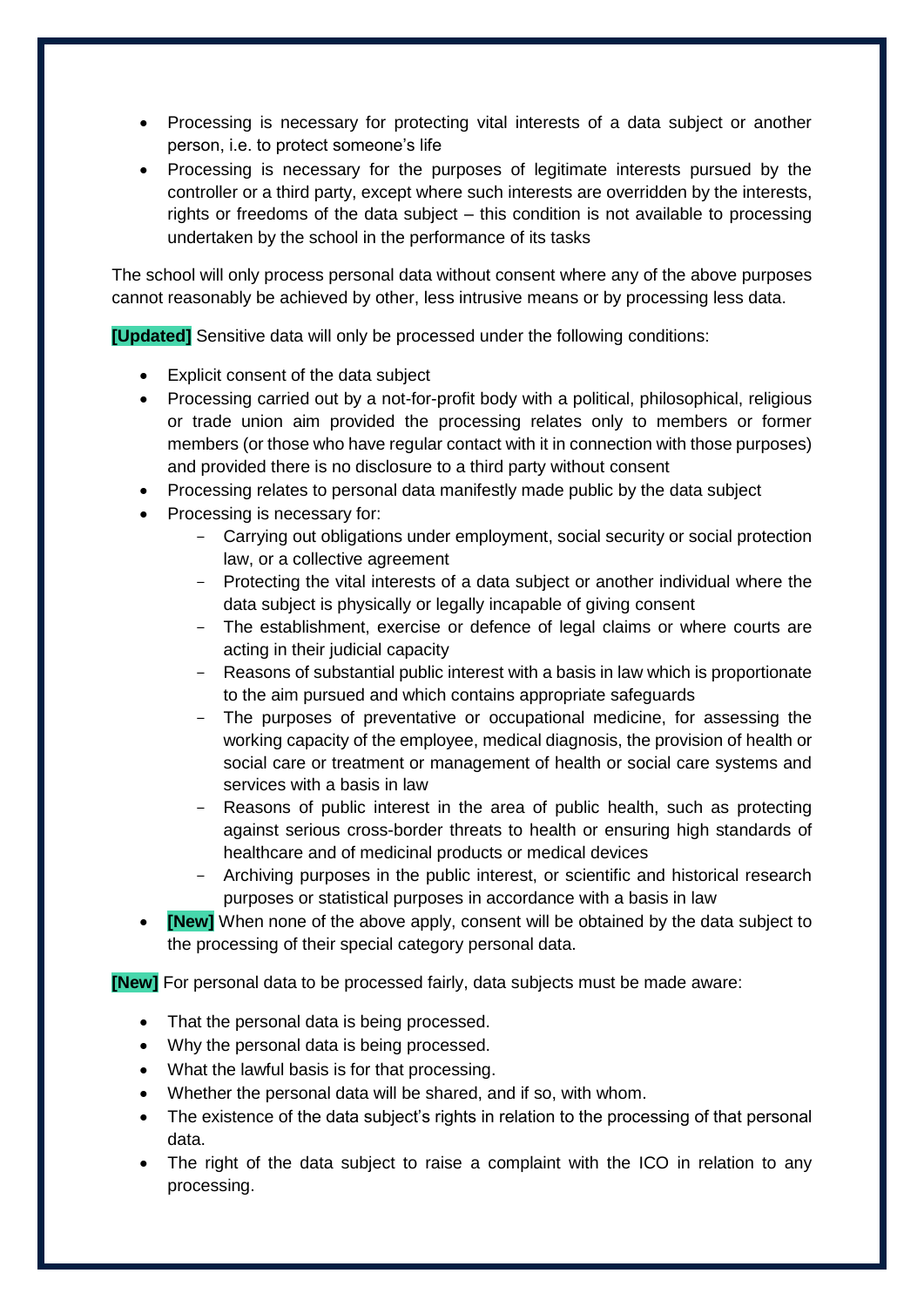**[New]** There may be circumstances where it is considered necessary to process personal data or special category personal data in order to protect the vital interests of a data subject. This may include medical emergencies where it is not possible for the data subject to give consent to the processing. In such circumstances, the DPO will be consulted and a decision made only after seeking further clarification.

Where the school relies on:

- 'Performance of contract' to process a child's data, the school considers the child's competence to understand what they are agreeing to, and to enter into a contract.
- 'Legitimate interests' to process a child's data, the school takes responsibility for identifying the risks and consequences of the processing, and puts age-appropriate safeguards in place.
- Consent to process a child's data, the school ensures that the requirements outlined in [section 6](#page-8-0) are met, and the school does not exploit any imbalance of power in the relationship between the school and the child.

## <span id="page-8-0"></span>**6. [Updated] Consent**

Consent must be a positive indication expressly confirmed in words. It cannot be inferred from silence, inactivity, a positive action without words or pre-ticked boxes. Consent will only be accepted where it is freely given, specific, informed and an unambiguous indication of the individual's wishes. Consent can be withdrawn by the individual at any time.

Where consent is given, a record will be kept documenting how and when consent was given, and what the data subject was told.

The school ensures that consent mechanisms meet the standards of the UK GDPR. Where the standard of consent cannot be met, an alternative legal basis for processing the data must be found, or the processing must cease. Consent accepted under the DPA will be reviewed to ensure it meets the standards of the UK GDPR; however, acceptable consent obtained under the DPA will not be reobtained.

**[New]** When pupils and staff join the school, the staff member or pupil (or, where appropriate, pupil's parent) will be required to complete a consent form for personal data use. This consent form deals with the taking and use of photographs and videos, amongst other things. Where appropriate, third parties may also be required to compete a consent form.

Where the school opts to provide an online service directly to a child, the child is aged 13 or over, and the consent meets the requirements outlined above, the school obtains consent directly from that child; otherwise, consent is obtained from whoever holds parental responsibility for the child, except where the processing is related to preventative or counselling services offered directly to children. In all other instances with regards to obtaining consent, an appropriate age of consent is considered by the school on a case-by-case basis, taking into account the requirements outlined above.

#### <span id="page-8-1"></span>**7. The right to be informed**

Adults and children have the same right to be informed about how the school uses their data. The privacy notices supplied to individuals, including children, in regard to the processing of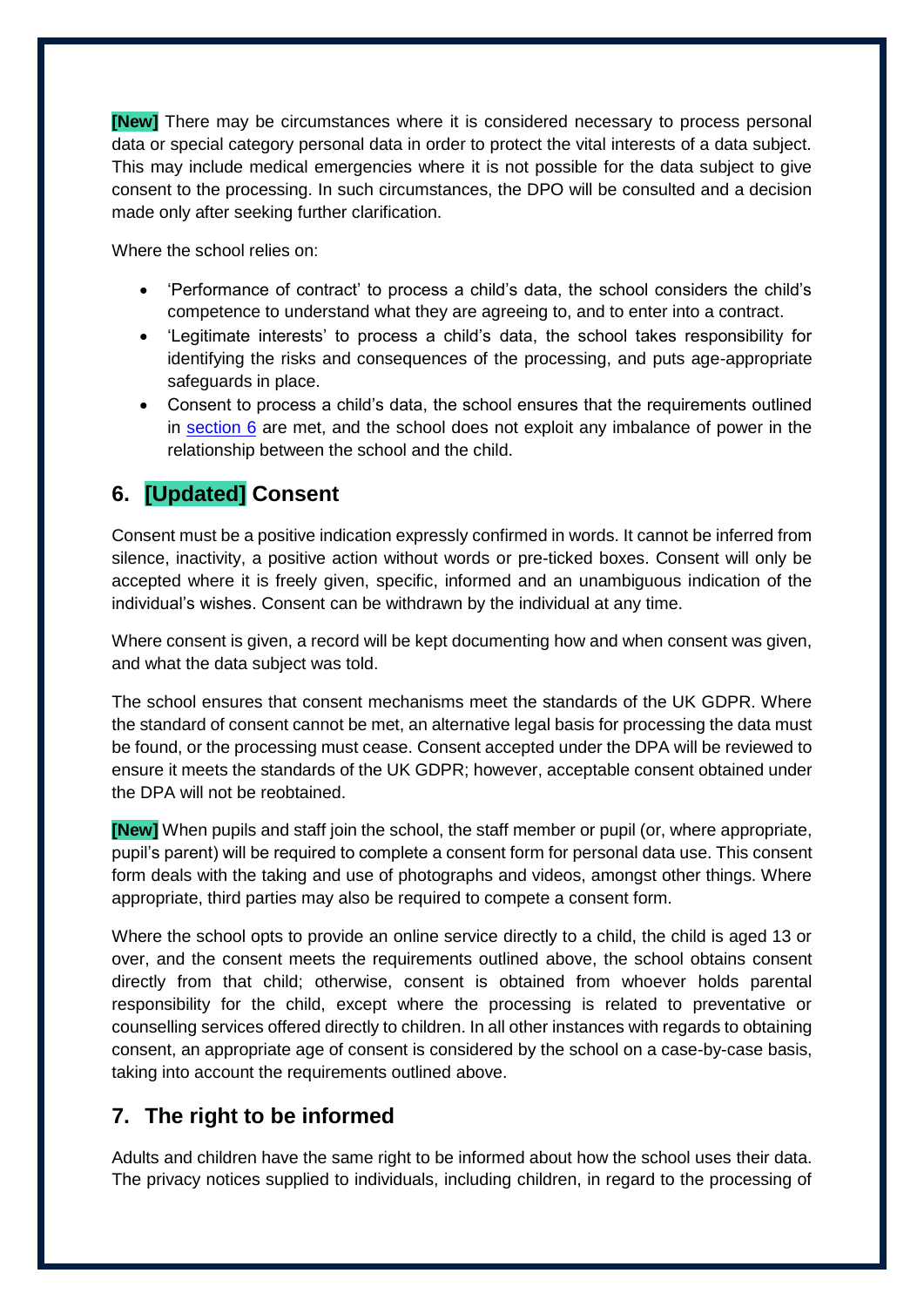their personal data will be written in clear, plain, age-appropriate language which is concise, transparent, easily accessible and free of charge.

In relation to data obtained both directly from the data subject and not obtained directly from the data subject, the following information will be supplied within the privacy notice:

- The identity and contact details of the controller, the controller's representative, where applicable, and the DPO
- The purpose of, and the lawful basis for, processing the data
- The legitimate interests of the controller or third party
- Any recipient or categories of recipients of the personal data
- Details of transfers to third countries and the safeguards in place
- The retention period of criteria used to determine the retention period
- The existence of the data subject's rights, including the right to:
	- Withdraw consent at any time
	- Lodge a complaint with a supervisory authority
- The existence of automated decision making, including profiling, how decisions are made, the significance of the process and the consequences

Where data is obtained directly from the data subject, information regarding whether the provision of personal data is part of a statutory or contractual requirement, as well as any possible consequences of failing to provide the personal data, will be provided – this information will be supplied at the time the data is obtained.

Where data is not obtained directly from the data subject, information regarding the categories of personal data that the school holds, the source that the personal data originates from and whether it came from publicly accessible sources, will be provided – this information will be supplied:

- Within one month of having obtained the data.
- If disclosure to another recipient is envisaged, at the latest, before the data are disclosed.
- If the data are used to communicate with the individual, at the latest, when the first communication takes place.

#### <span id="page-9-0"></span>**8. The right of access**

Individuals, including children, have the right to obtain a copy of their personal data as well as other supplementary information, including confirmation that their data is being processed, and the right to submit a subject access request (SAR) to gain access to their personal data in order to verify the lawfulness of the processing. The school will verify the identity of the person making the request before any information is supplied.

A copy of the information will be supplied to the individual free of charge; however, the school may impose a 'reasonable fee' to cover the administrative costs of complying with requests that are manifestly unfounded or excessive or if an individual requests further copies of the same information. Where a request is manifestly unfounded, excessive or repetitive, a reasonable fee will be charged. All fees will be based on the administrative cost of providing the information.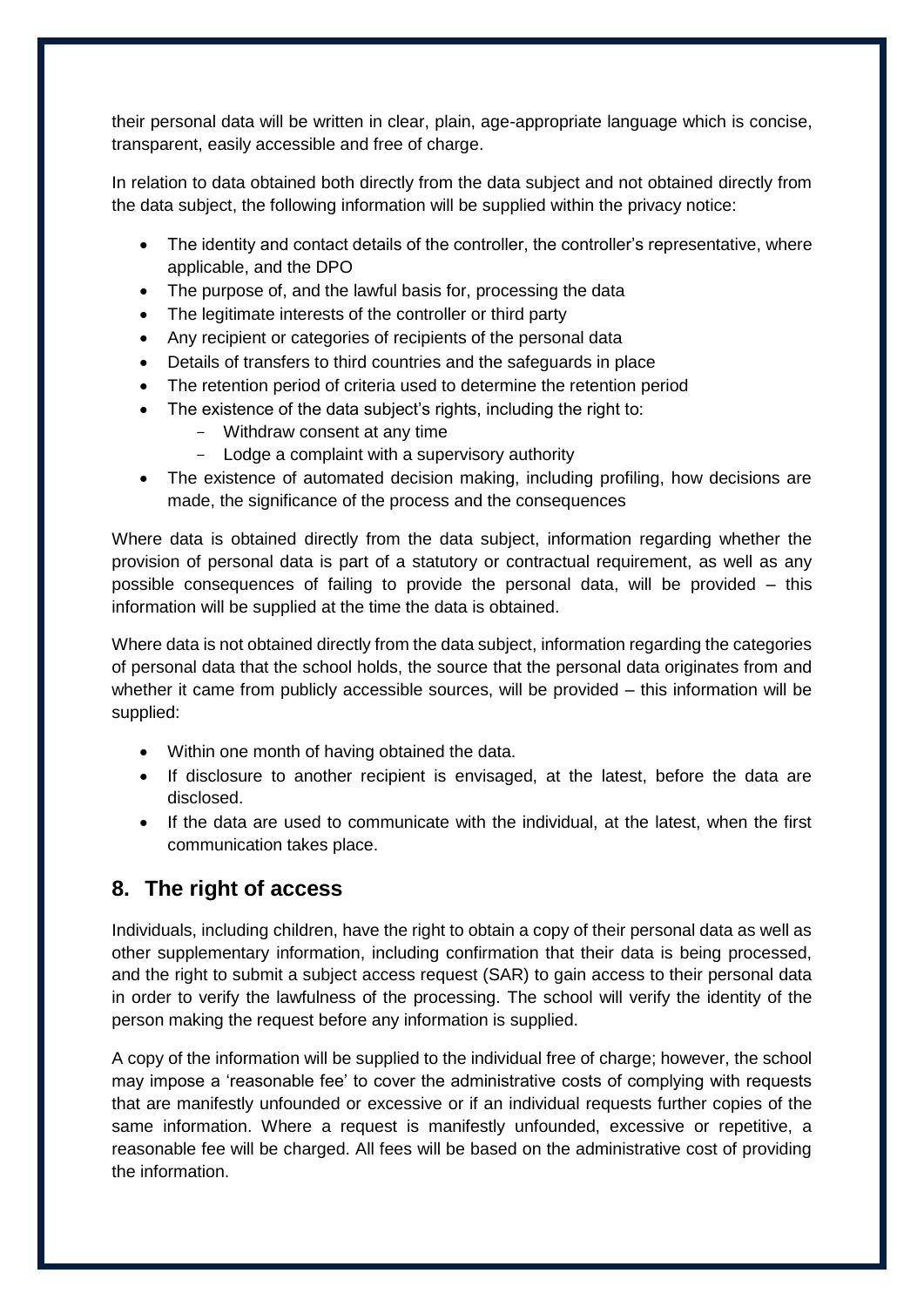Where a SAR has been made electronically, the information will be provided in a commonly used electronic format.

Where a SAR has been made for information held about a child, the school will evaluate whether the child is capable of fully understanding their rights. If the school determines the child can understand their rights, it will respond directly to the child.

All requests will be responded to without delay and at the latest, within one month of receipt. In the event of numerous or complex requests, the period of compliance will be extended by a further two months. The individual will be informed of this extension, and will receive an explanation of why the extension is necessary, within one month of the receipt of the request.

Where a request is manifestly unfounded or excessive, the school holds the right to refuse to respond to the request. The individual will be informed of this decision and the reasoning behind it, as well as their right to complain to the supervisory authority and to a judicial remedy, within one month of the refusal.

The school will ensure that information released in response to a SAR does not disclose personal data of another individual. If responding to the SAR in the usual way would disclose such data, the school will:

- Omit certain elements from the response if another individual's personal data would be disclosed otherwise.
- Reject requests that cannot be fulfilled without disclosing another individual's personal data, unless that individual consents or it is reasonable to comply without consent.
- Explain to the individual who made the SAR why their request could not be responded to in full.

In the event that a large quantity of information is being processed about an individual, the school will ask the individual to specify the information the request is in relation to – the time limit for responding to the request will be paused until clarification from the individual is received.

#### <span id="page-10-0"></span>**9. The right to rectification**

Individuals, including children, are entitled to have any inaccurate or incomplete personal data rectified.

Requests for rectification will be responded to within one month; this will be extended by two months where the request for rectification is complex.

Requests for rectification will be investigated and resolved, where appropriate, free of charge; however, the school may impose a 'reasonable fee' to cover the administrative costs of complying with requests that are manifestly unfounded or excessive or if an individual makes multiple requests at once. The school reserves the right to refuse to process requests for rectification if they are manifestly unfounded or excessive or if exemptions apply.

The school will take reasonable steps to ensure that data is accurate or is rectified if inaccurate, implementing a proportional response for data that has a significant impact on the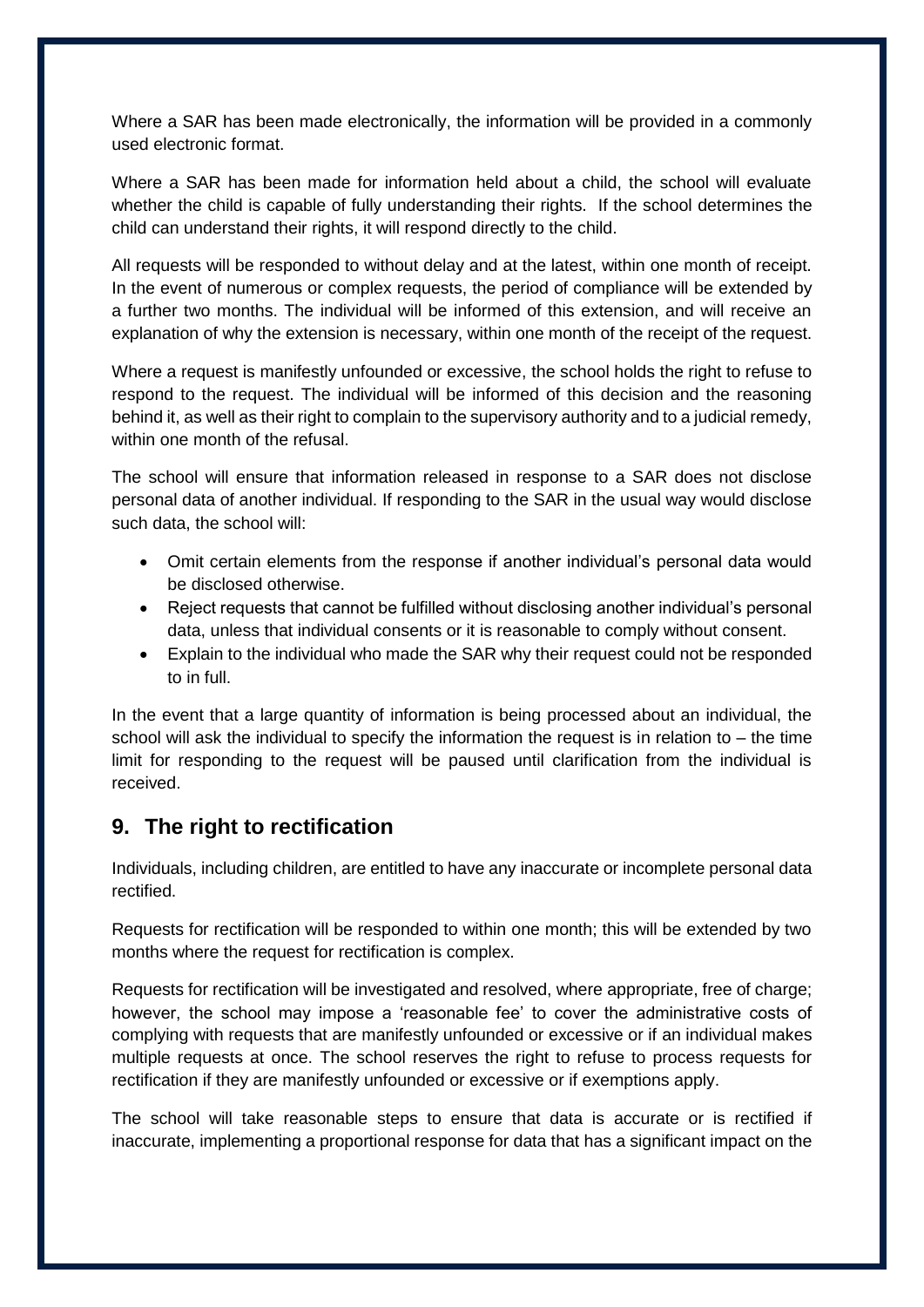individual, e.g. if significant decisions are made using that data. The school will restrict processing of the data in question whilst its accuracy is being verified, where possible.

Where the personal data in question has been disclosed to third parties, the school will inform them of the rectification where possible. Where appropriate, the school will inform the individual about the third parties that the data has been disclosed to.

Where no action is being taken in response to a request for rectification, or where the request has been investigated and the data has been found to be accurate, the school will explain the reason for this to the individual, and will inform them of their right to complain to the supervisory authority and to a judicial remedy.

#### <span id="page-11-0"></span>**10. The right to erasure**

Individuals, including children, hold the right to request the deletion or removal of personal data where there is no compelling reason for its continued processing. Individuals, including children, have the right to erasure in the following circumstances:

- Where the personal data is no longer necessary in relation to the purpose for which it was originally collected or processed
- When the individual withdraws their consent where consent was the lawful basis on which the processing of the data relied
- When the individual objects to the processing and there is no overriding legitimate interest for continuing the processing
- The personal data was unlawfully processed
- The personal data is required to be erased in order to comply with a legal obligation
- The personal data is processed in relation to the offer of information society services to a child

The school will comply with the request for erasure without undue delay and at the latest within one month of receipt of the request.

The school has the right to refuse a request for erasure where the personal data is being processed for the following reasons:

- To exercise the right of freedom of expression and information
- To comply with a legal obligation for the performance of a public interest task or exercise of official authority
- For public health purposes in the public interest
- For archiving purposes in the public interest, scientific research, historical research or statistical purposes
- The establishment, exercise or defence of legal claims

The school has the right to refuse a request for erasure for special category data where processing is necessary for:

• Public health purposes in the public interest, e.g. protecting against serious crossborder threats to health.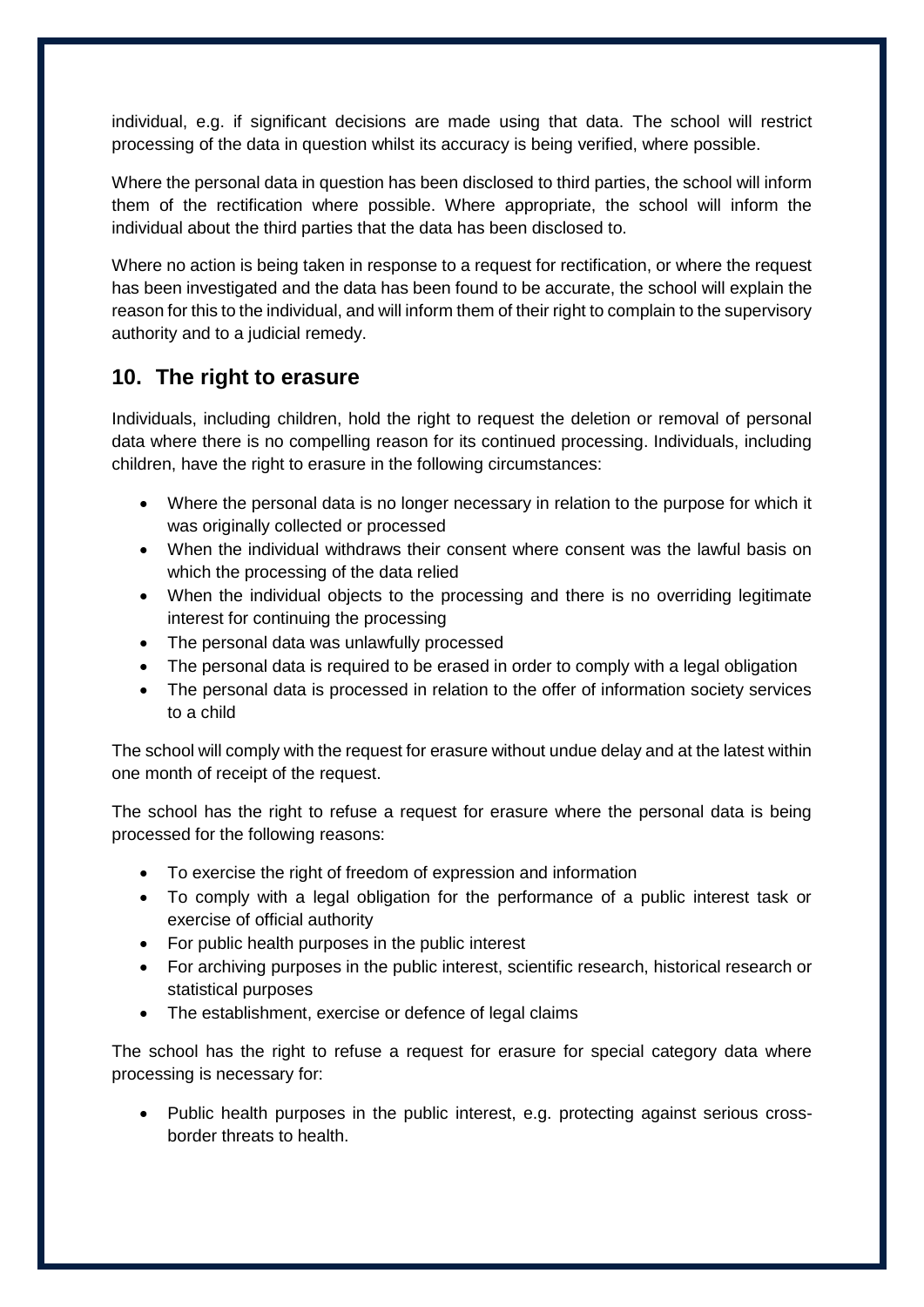• Purposes of preventative or occupational medicine, the working capacity of an employee, medical diagnosis, the provision of health or social care, or the management of health or social care systems or services.

Requests for erasure will be handled free of charge; however, the school may impose a 'reasonable fee' to cover the administrative costs of complying with requests that are manifestly unfounded or excessive or if an individual makes multiple requests at once.

As a child may not fully understand the risks involved in the processing of data when consent is obtained, special attention will be given to existing situations where a child has given consent to processing and they later request erasure of the data, regardless of age at the time of the request.

Where personal data has been disclosed to third parties, they will be informed about the erasure of the personal data, unless it is impossible or involves disproportionate effort to do so. Where personal data has been made public within an online environment, the school will inform other organisations who process the personal data to erase links to and copies of the personal data in question.

#### <span id="page-12-0"></span>**11. The right to restrict processing**

Individuals, including children, have the right to block or suppress the school's processing of personal data.

The school will restrict the processing of personal data in the following circumstances:

- Where an individual contests the accuracy of the personal data, processing will be restricted until the school has verified the accuracy of the data
- Where an individual has objected to the processing and the school is considering whether their legitimate grounds override those of the individual
- Where processing is unlawful and the individual opposes erasure and requests restriction instead
- Where the school no longer needs the personal data but the individual requires the data to establish, exercise or defend a legal claim

In the event that processing is restricted, the school will store the personal data, but not further process it, guaranteeing that just enough information about the individual has been retained to ensure that the restriction is respected in future. The school will inform individuals when a restriction on processing has been lifted.

Where the school is restricting the processing of personal data in response to a request, it will make that data inaccessible to others, where possible, e.g. by temporarily moving the data to another processing system or unpublishing published data from a website.

If the personal data in question has been disclosed to third parties, the school will inform them about the restriction on the processing of the personal data, unless it is impossible or involves disproportionate effort to do so.

The school reserves the right to refuse requests for restricting processing if they are manifestly unfounded or excessive or if exemptions apply. The individual will be informed of this decision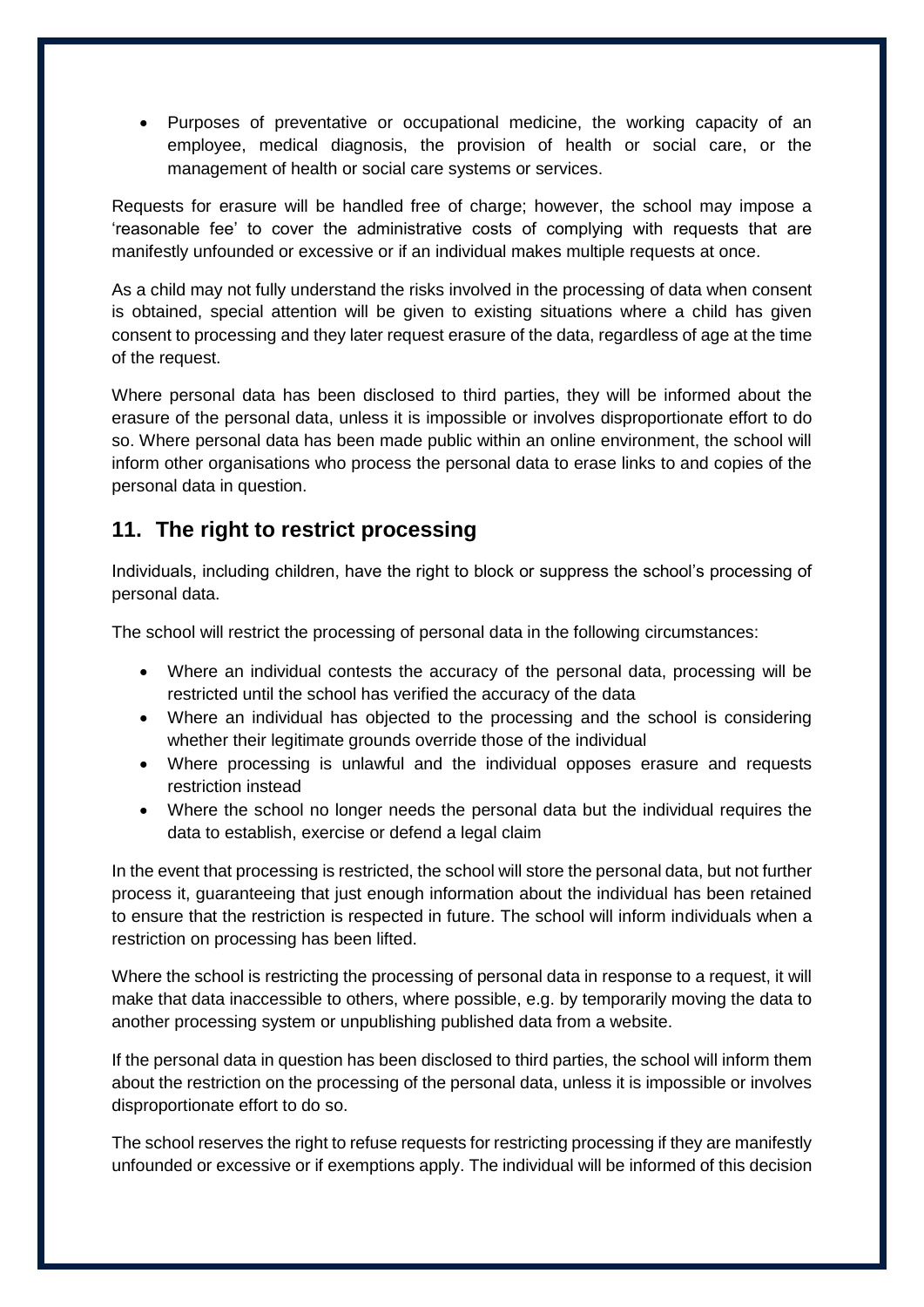and the reasoning behind it, as well as their right to complain to the supervisory authority and to a judicial remedy, within one month of the refusal.

### <span id="page-13-0"></span>**12. The right to data portability**

Individuals, including children, have the right to obtain and reuse their personal data for their own purposes across different services. The right to data portability only applies in the following cases:

- Where personal data has been provided directly by an individual to a controller
- Where the processing is based on the individual's consent or for the performance of a contract
- When processing is carried out by automated means

Personal data can be easily moved, copied or transferred from one ICT environment to another in a safe and secure manner, without hindrance to usability. Personal data will be provided in a structured, commonly used and machine-readable form. Where feasible, data will be transmitted directly to another organisation at the request of the individual. The school will not be required to adopt or maintain processing systems which are technically compatible with other organisations.

The school will provide the information free of charge.

In the event that the personal data concerns more than one individual, the school will consider whether providing the information would prejudice the rights of any other individual.

The school will respond to any requests for portability within one month. Where the request is complex, or a number of requests have been received, the timeframe can be extended by two months, ensuring that the individual is informed of the extension and the reasoning behind it within one month of the receipt of the request.

Where no action is being taken in response to a request, the school will, without delay and at the latest within one month, explain to the individual the reason for this and will inform them of their right to complain to the supervisory authority and to a judicial remedy.

## <span id="page-13-1"></span>**13. The right to object**

The school will inform individuals, including children, of their right to object at the first point of communication, and this information will be outlined in the privacy notice and explicitly brought to the attention of the data subject, ensuring that it is presented clearly and separately from any other information. Individuals, including children, have the right to object to the following:

- Processing based on legitimate interests or the performance of a task in the public interest
- Processing used for direct marketing purposes
- Processing for purposes of scientific or historical research and statistics.

Where personal data is processed for the performance of a legal task or legitimate interests:

• An individual's grounds for objecting must relate to his or her particular situation.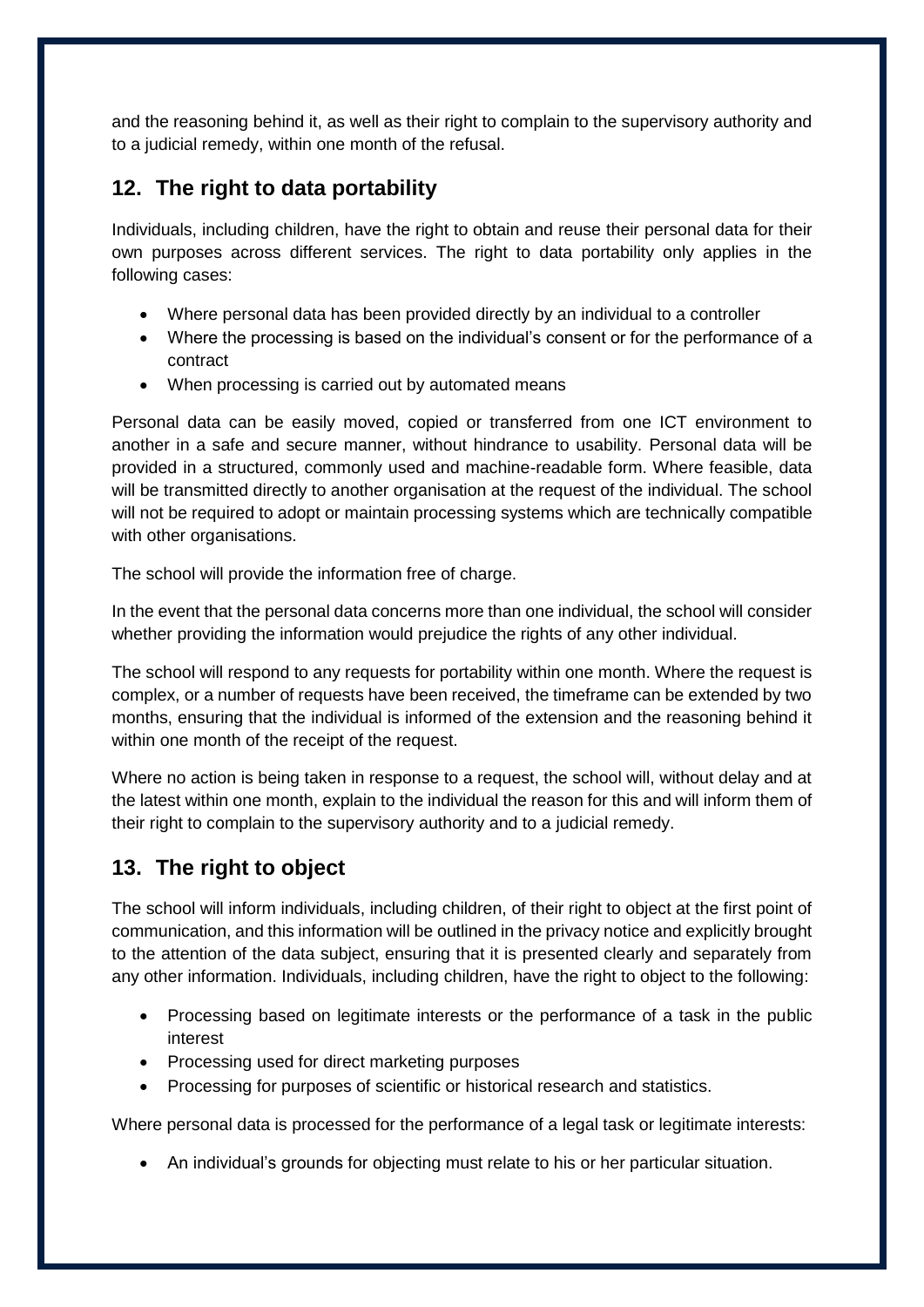- The school will stop processing the individual's personal data unless the processing is for the establishment, exercise or defence of legal claims, or, where the school can demonstrate compelling legitimate grounds for the processing, which override the interests, rights and freedoms of the individual.
- The school will respond to objections proportionally, granting more weight to an individual's objection if the processing of their data is causing them substantial damage or distress.

Where personal data is processed for direct marketing purposes:

- The right to object is absolute and the school will stop processing personal data for direct marketing purposes as soon as an objection is received.
- The school cannot refuse an individual's objection regarding data that is being processed for direct marketing purposes.
- The school will retain only enough information about the individual to ensure that the individual's preference not to receive direct marketing is respected in future.

Where personal data is processed for research purposes:

- The individual must have grounds relating to their particular situation in order to exercise their right to object.
- Where the processing of personal data is necessary for the performance of a public interest task, the school is not required to comply with an objection to the processing of the data.

Where the processing activity is outlined above, but is carried out online, the school will offer a method for individuals to object online.

The DPO will ensure that details are recorded for all objections received, including those made by telephone or in person, and will clarify each objection with the individual making the request to avoid later disputes or misunderstandings. The school will respond to all objections without undue delay and within one month of receiving the objection; this may be extended by a further two months if the request is complex or repetitive.

Where no action is being taken in response to an objection, the school will, without delay and at the latest within one month, explain to the individual the reason for this and will inform them of their right to complain to the supervisory authority and to a judicial remedy.

#### <span id="page-14-0"></span>**14. Automated decision making and profiling**

The school will only ever conduct solely automated decision making with legal or similarly significant effects is the decision is:

- Necessary for entering into or performance of a contract.
- Authorised by law.
- Based on the individual's explicit consent.

Automated decisions will not concern a child nor use special category personal data, unless:

• The school has the explicit consent of the individual.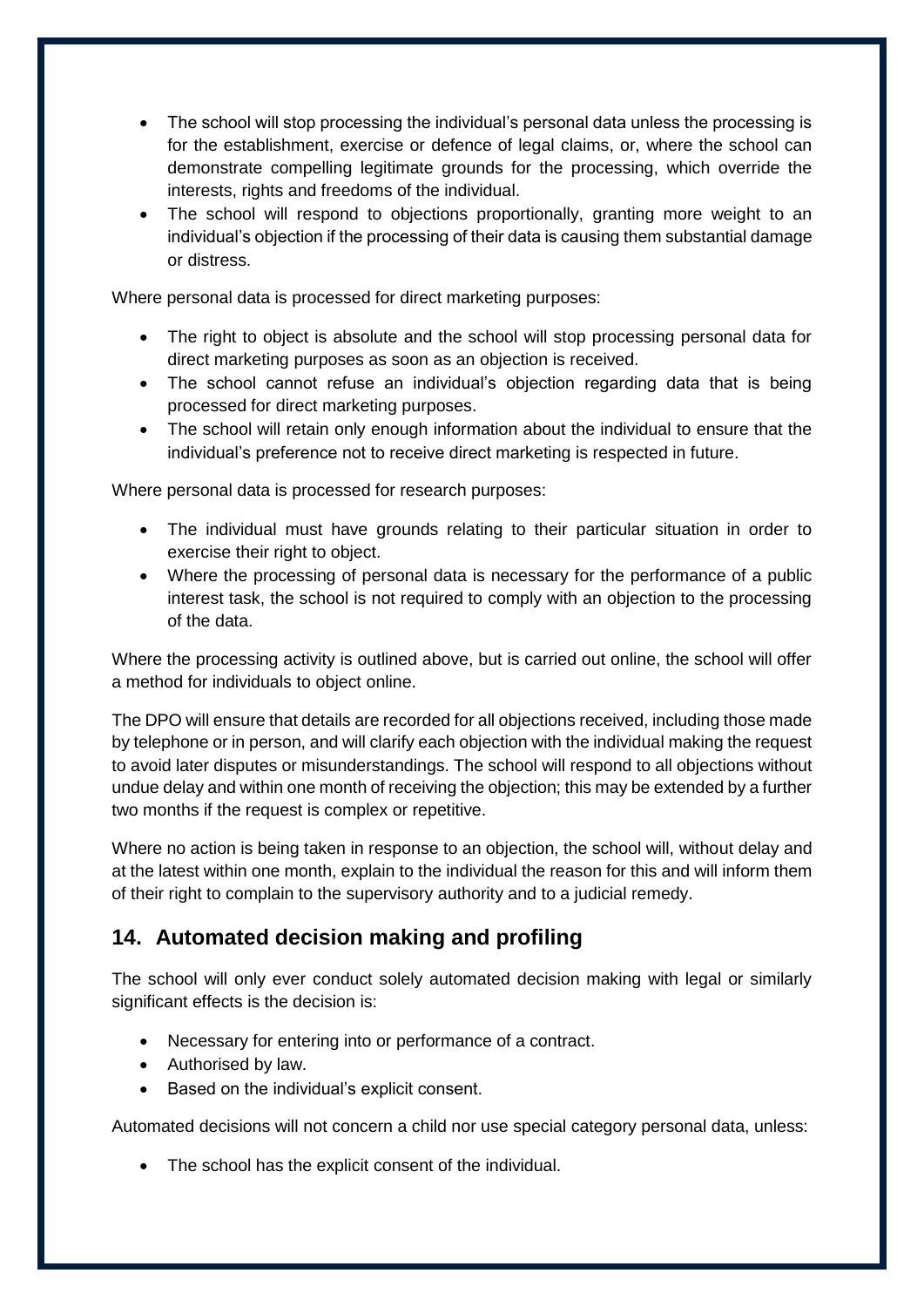• The processing is necessary for reasons of substantial public interest.

The school will conduct a DPIA for automated decision making to mitigate risk of errors, bias and discrimination.

The school will ensure that individuals concerned are given specific information about the processing and an opportunity to challenge or request a review of the decision.

Individuals have the right not to be subject to a decision when both of the following conditions are met:

- It is based on automated processing, e.g. profiling
- It produces a legal effect or a similarly significant effect on the individual

The school will take steps to ensure that individuals are able to obtain human intervention, express their point of view, and obtain an explanation of the decision and challenge it.

When automatically processing personal data for profiling purposes, the school will ensure that the appropriate safeguards are in place, including:

- Ensuring processing is fair and transparent by providing meaningful information about the logic involved, as well as the significance and the predicted impact.
- Using appropriate mathematical or statistical procedures.
- Implementing appropriate technical and organisational measures to enable inaccuracies to be corrected and minimise the risk of errors.
- Securing personal data in a way that is proportionate to the risk to the interests and rights of the individual and prevents discriminatory effects.

## <span id="page-15-0"></span>**15. [Updated] Data protection by design and default**

The school will act in accordance with the UK GDPR by adopting a data protection by design and default approach and implementing technical and organisational measures which demonstrate how the school has considered and integrated data protection into all aspects of processing activities. In line with the data protection by default approach, the school will ensure that only data that is necessary to achieve its specific purpose will be processed.

**[Updated]** The school will implement a data protection by design and default approach by using a number of methods, including, but not limited to:

- Considering data protection issues as part of the design and implementation of systems, services and practices.
- Making data protection an essential component of the core functionality of processing systems and services.
- Automatically protecting personal data in school ICT systems.
- **[New]** Implementing basic technical measures within the school network and ICT systems to ensure data is kept secure.
- Promoting the identity of the DPO as a point of contact.
- Ensuring that documents are written in plain language so individuals can easily understand what is being done with personal data.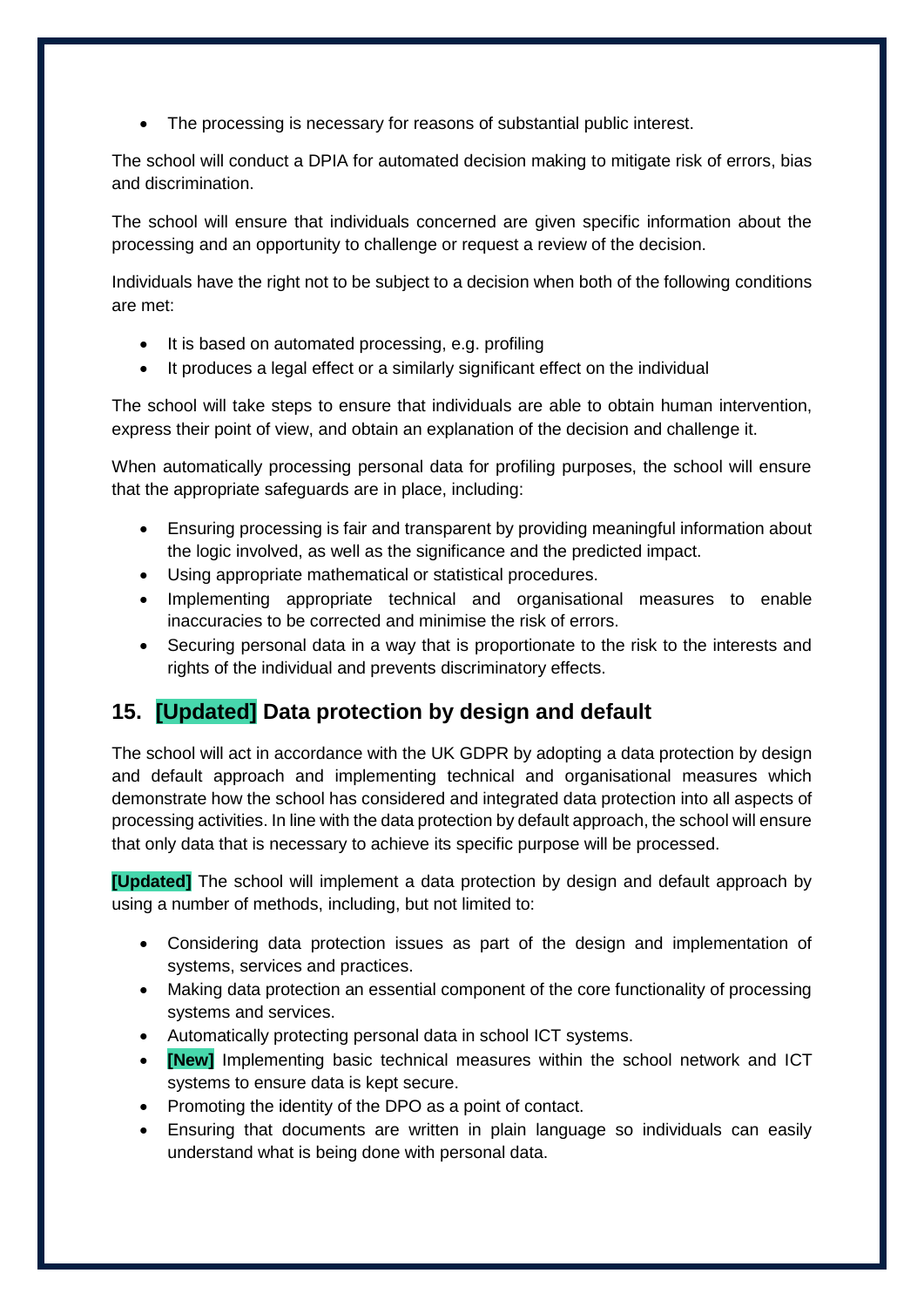### <span id="page-16-0"></span>**16. Data Protection Impact Assessments (DPIAs)**

DPIAs will be used in certain circumstances to identify the most effective method of complying with the school's data protection obligations and meeting individuals' expectations of privacy. DPIAs will allow the school to identify and resolve problems at an early stage, thus reducing associated costs and preventing damage from being caused to the school's reputation which might otherwise occur. A DPIA will be carried out when using new technologies or when the processing is likely to result in a high risk to the rights and freedoms of individuals, and will be used for more than one project, where necessary.

High risk processing includes, but is not limited to, the following:

- Systematic and extensive processing activities, such as profiling
- Large scale processing of special categories of data or personal data which is in relation to criminal convictions or offences
- The use of CCTV

The school will ensure that all DPIAs include the following information:

- A description of the processing operations and the purposes
- An assessment of the necessity and proportionality of the processing in relation to the purpose
- An outline of the risks to individuals
- The measures implemented in order to address risk

Where a DPIA indicates high risk data processing, the school will consult the ICO to seek its opinion as to whether the processing operation complies with the UK GDPR.

#### <span id="page-16-1"></span>**17. Data breaches**

The term 'personal data breach' refers to a breach of security which has led to the destruction, loss, alteration, unauthorised disclosure of, or access to, personal data. The headteacher will ensure that all staff members are made aware of, and understand, what constitutes a data breach as part of their training.

Effective and robust breach detection, investigation and internal reporting procedures are in place at the school, which facilitate decision-making in relation to whether the relevant supervisory authority or the public need to be notified.

Where the school faces a data security incident, the DPO will coordinate an effort to establish whether a personal data breach has occurred, assess the significance of any breach, and take prompt and appropriate steps to address it.

All notifiable breaches will be reported to the relevant supervisory authority within 72 hours of the school becoming aware of it. Where a breach is likely to result in a risk to the rights and freedoms of individuals, the relevant supervisory authority will be informed, and the individuals concerned will be contacted directly. A 'high risk' breach means that the threshold for notifying the individual is higher than that for notifying the relevant supervisory authority. The risk of the breach having a detrimental effect on the individual, and the need to notify the relevant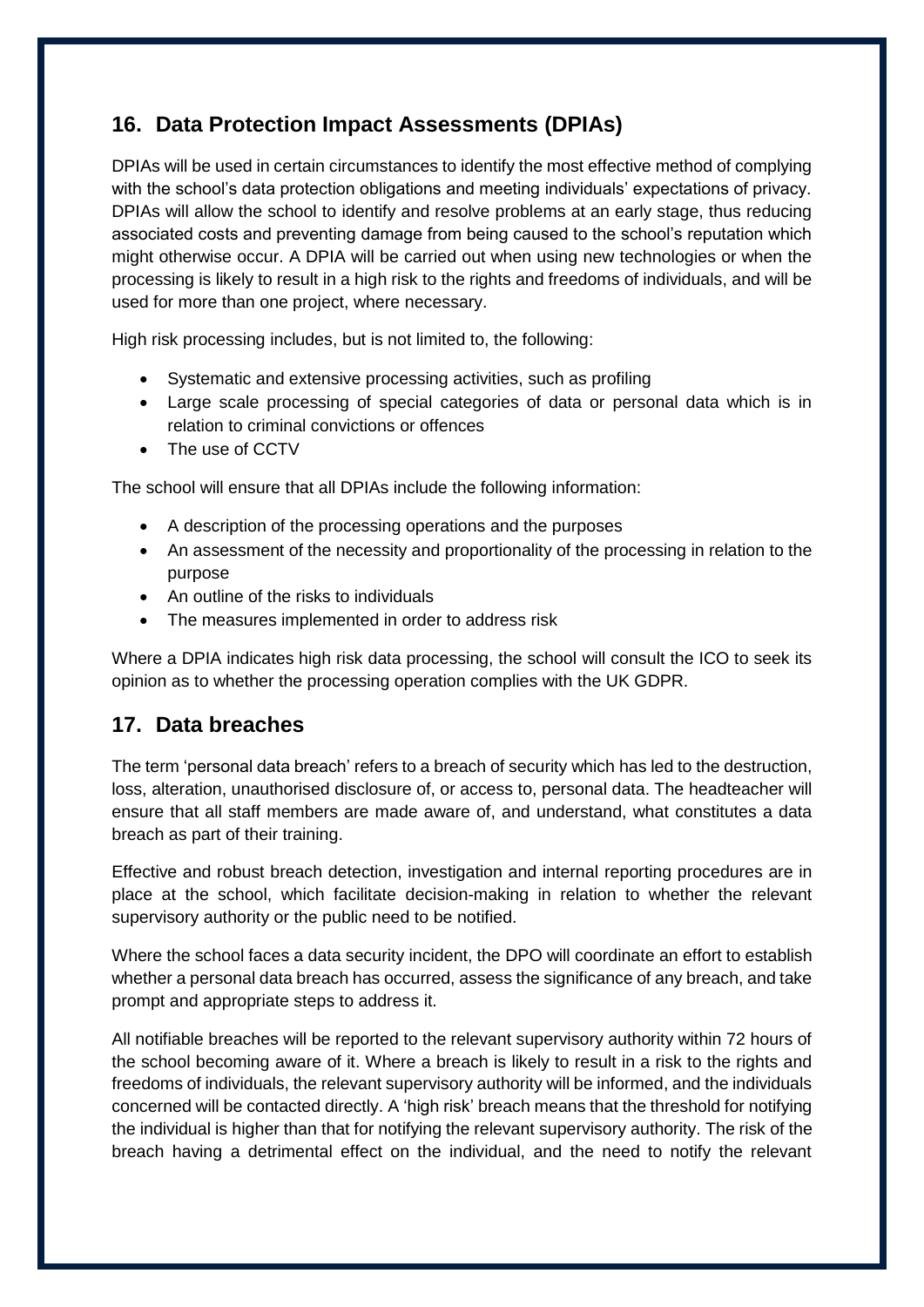supervisory authority, will be assessed on a case-by-case basis. In the event that a breach is sufficiently serious, the public will be notified without undue delay.

Within a breach notification to the supervisory authority, the following information will be outlined:

- The nature of the personal data breach, including the categories and approximate number of individuals and records concerned
- The name and contact details of the DPO
- An explanation of the likely consequences of the personal data breach
- A description of the proposed measures to be taken to deal with the personal data breach
- Where appropriate, a description of the measures taken to mitigate any possible adverse effects

Where notifying an individual about a breach to their personal data, the school will provide specific and clear advice to individuals on the steps they can take to protect themselves and their data, where possible and appropriate to do so.

The school will ensure all facts regarding the breach, the effects of the breach and any decision-making processes and actions taken are documented in line with the UK GDPR accountability principle and in accordance with the Records Management Policy.

Failure to report a breach when required to do so may result in a fine, as well as a fine for the breach itself.

The school will work to identify the cause of the breach and assess how a recurrence can be prevented, e.g. by mandating data protection refresher training where the breach was a result of human error.

#### <span id="page-17-0"></span>**18. [Updated] Data security**

Confidential paper records will be kept in a locked filing cabinet, drawer or safe, with restricted access, and will not be left unattended or in clear view anywhere with general access.

Digital data is coded, encrypted or password-protected, both on a local hard drive and on a network drive that is regularly backed up off-site. Where digital data is saved on removable storage or a portable device, the device will be kept in a locked filing cabinet, drawer or safe when not in use. Memory sticks will not be used to hold personal information unless they are password-protected and fully encrypted. All electronic devices are password-protected to protect the information on the device in case of theft. Where possible, the school enables electronic devices to allow the remote blocking or deletion of data in case of theft.

**[Updated]** Where possible, staff and governors will not use their personal laptops or computers for school purposes. All necessary members of staff are provided with their own secure login and password, and every computer regularly prompts users to change their password.

**All staff and governors are expected to adhere to the E-Safety Acceptable Use policy**.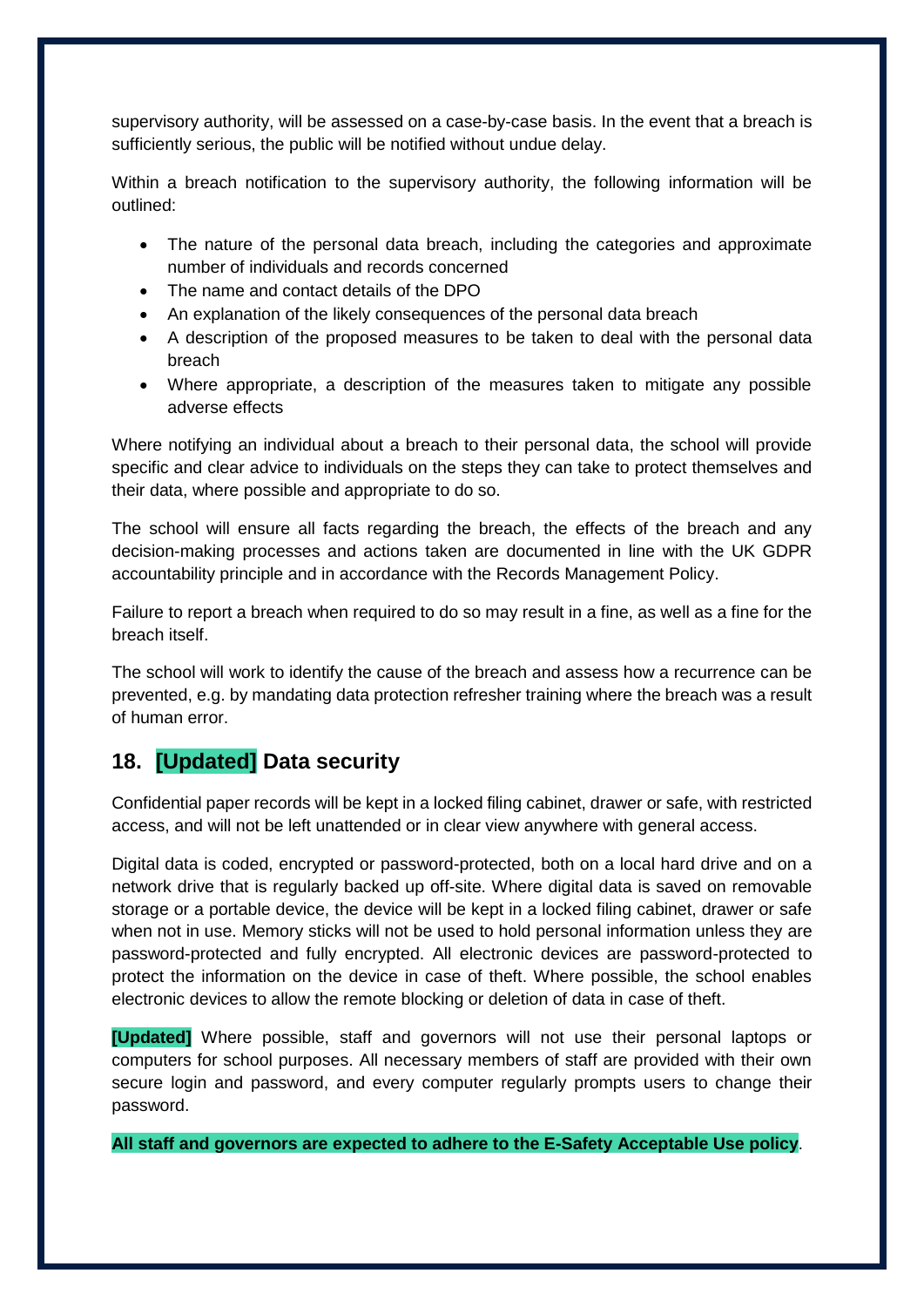Emails containing sensitive or confidential information are password-protected if there are unsecure servers between the sender and the recipient. Circular emails to parents are sent blind carbon copy (bcc), so email addresses are not disclosed to other recipients. When sending confidential information staff will always check that the recipient is correct before sending.

Before sharing data, all staff members will ensure:

- They are allowed to share it.
- That adequate security is in place to protect it.
- Who will receive the data has been outlined in a privacy notice.

Where personal information that could be considered private or confidential is taken off the premises, either in electronic or paper format, staff will take extra care to follow the same procedures for security, e.g. keeping devices under lock and key. The person taking the information from the school premises accepts full responsibility for the security of the data.

Under no circumstances are visitors allowed access to confidential or personal information. Visitors to areas of the school containing sensitive information are supervised at all times.

The physical security of the school's buildings and storage systems, and access to them, is reviewed on a regular basis. If an increased risk in vandalism, burglary or theft is identified, extra measures to secure data storage will be put in place.

The school will regularly test, assess and evaluate the effectiveness of any and all measures in place for data security.

The school takes its duties under the UK GDPR seriously and any unauthorised disclosure may result in disciplinary action. The SBM is responsible for continuity and recovery measures are in place to ensure the security of protected data.

**[New]** When disposing of data, paper documents will be shredded and digital storage devices will be physically destroyed when they are no longer required. ICT assets will be disposed of in accordance with the ICO's guidance on the disposal of ICT assets.

**[New]** The school holds the right to take the necessary disciplinary action against a staff member if they believe them to be in breach of the above security measures.

#### <span id="page-18-0"></span>**19. Safeguarding**

The school understands that the UK GDPR does not prevent or limit the sharing of information for the purposes of keeping children safe.

The school will ensure that information pertinent to identify, assess and respond to risks or concerns about the safety of a child is shared with the relevant individuals or agencies proactively and as soon as is reasonably possible. Where there is doubt over whether safeguarding information is to be shared, especially with other agencies, the DSL will ensure that they record the following information:

- Whether data was shared
- What data was shared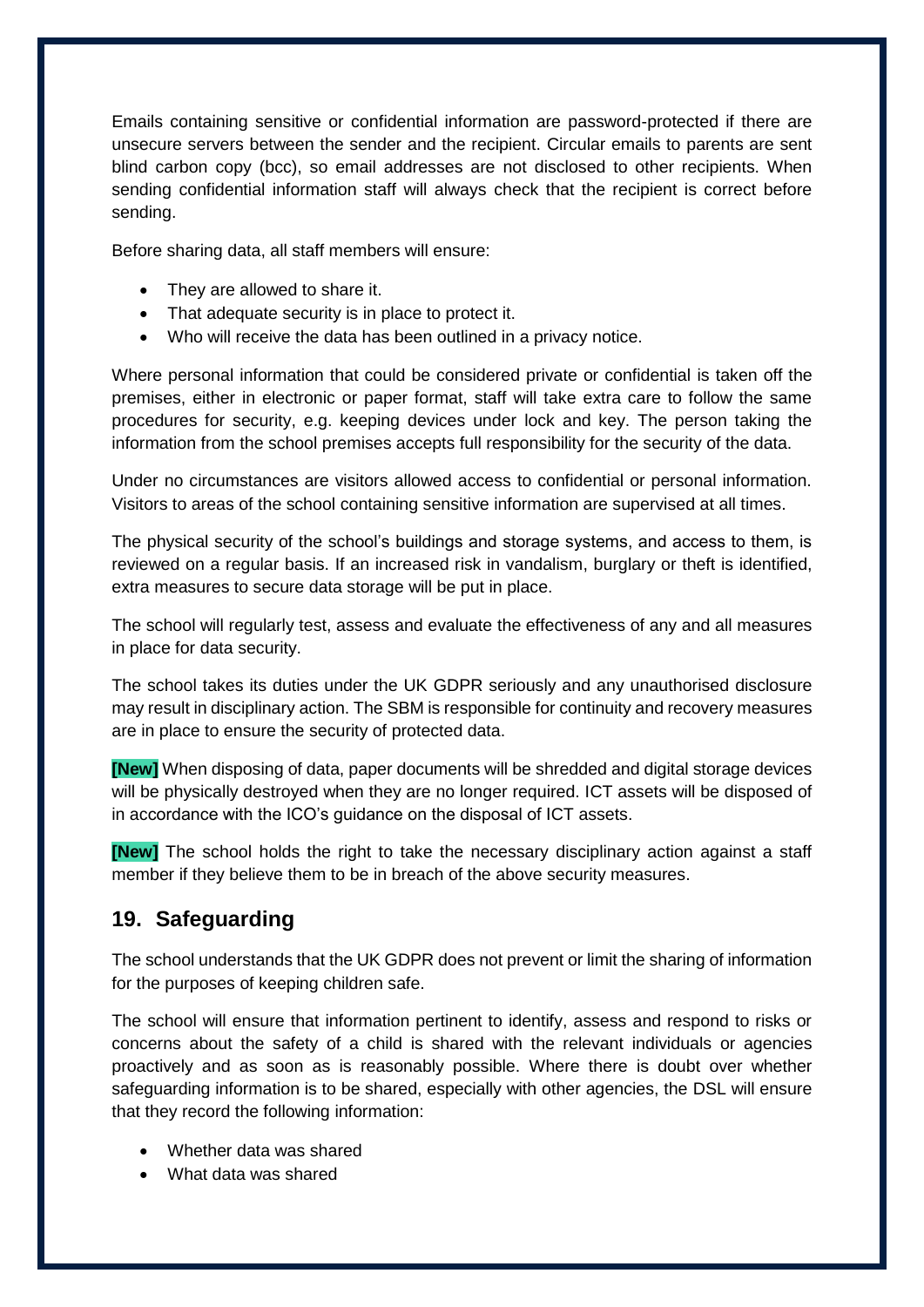- With whom data was shared
- For what reason data was shared
- Where a decision has been made not to seek consent from the data subject or their parent
- The reason that consent has not been sought, where appropriate

The school will aim to gain consent to share information where appropriate; however, will not endeavour to gain consent if to do so would place a child at risk. The school will manage all instances of data sharing for the purposes of keeping a child safe in line with the Child Protection and Safeguarding Policy.

#### <span id="page-19-0"></span>**20. Publication of information**

The school publishes a publication scheme on its website outlining classes of information that will be made routinely available, including:

- Policies and procedures.
- Minutes of meetings.
- Annual reports.
- Financial information.

Classes of information specified in the publication scheme are made available quickly and easily on request.

The school will not publish any personal information, including photos, on its website without the permission of the affected individual. When uploading information to the school website, staff are considerate of any metadata or deletions which could be accessed in documents and images on the site.

## <span id="page-19-1"></span>**21. [Updated] CCTV and photography**

The school understands that recording images of identifiable individuals constitutes as processing personal information, so it is done in line with data protection principles.

The school notifies all pupils, staff and visitors of the purpose for collecting CCTV images via notice boards, letters and email. Cameras are only placed where they do not intrude on anyone's privacy and are necessary to fulfil their purpose. CCTV footage is recorded and stored for 10 days for security purposes; the SBM is responsible for keeping the records secure and allowing access. Should a requirement to keep segments occur as per the policy the data will be kept for no more than 6 months.

**[New]** Before the school is able to obtain the data of pupils or staff, it is required to give notification and obtain consent for this Special Category Data due to additional requirements for processing such data under the Protection of Freedoms Act 2012.

The school will always indicate its intentions for taking photographs of pupils and will retrieve permission before publishing them. If the school wishes to use images or video footage of pupils in a publication, such as the school website, prospectus, or recordings of school plays, written permission will be sought for the particular usage from the parent of the pupil.